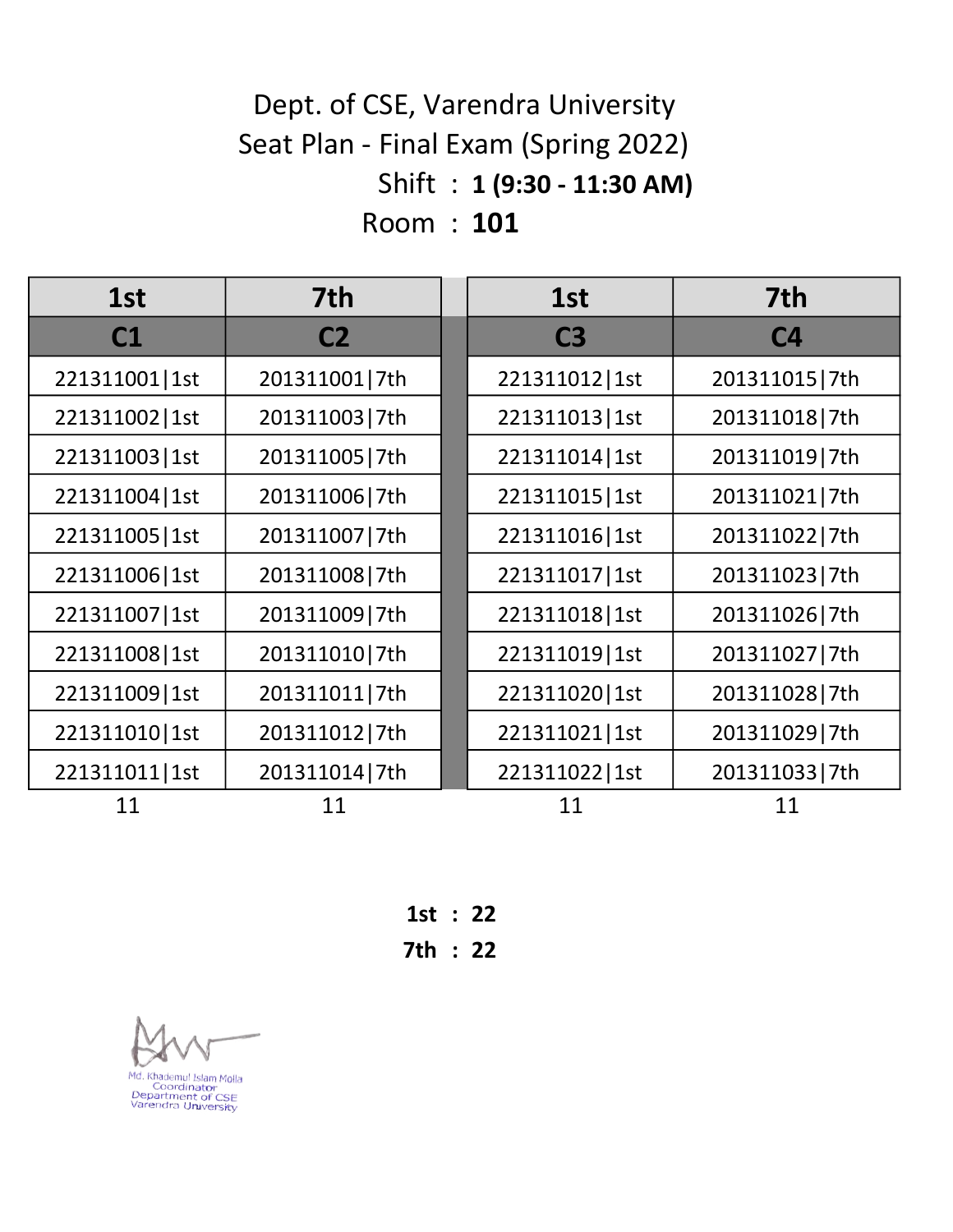# Shift : 1 (9:30 - 11:30 AM) Room : 102 Dept. of CSE, Varendra University Seat Plan - Final Exam (Spring 2022)

| 1st             | 7th            | 1st             | 7th            |
|-----------------|----------------|-----------------|----------------|
| C1              | C <sub>2</sub> | C <sub>3</sub>  | C <sub>4</sub> |
| 221311023   1st | 201311035 7th  | 221311034   1st | 201311051 7th  |
| 221311024 1st   | 201311036 7th  | 221311035   1st | 201311052 7th  |
| 221311025   1st | 201311037 7th  | 221311036 1st   | 201311054 7th  |
| 221311026 1st   | 201311038 7th  | 221311037   1st | 201311057 7th  |
| 221311027   1st | 201311039 7th  | 221311038 1st   | 201311066 7th  |
| 221311028   1st | 201311040 7th  | 221311039   1st | 201311053 7th  |
| 221311029   1st | 201311043 7th  | 221311040   1st | 201311058 7th  |
| 221311030 1st   | 201311044 7th  | 221311041   1st | 201311059 7th  |
| 221311031   1st | 201311047 7th  | 221311042   1st | 201311060 7th  |
| 221311032   1st | 201311048 7th  | 221311043   1st | 201311061 7th  |
| 221311033   1st | 201311050 7th  | 221311044   1st | 201311062 7th  |
| 11              | 11             | 11              | 11             |

1st : 22

7th : 22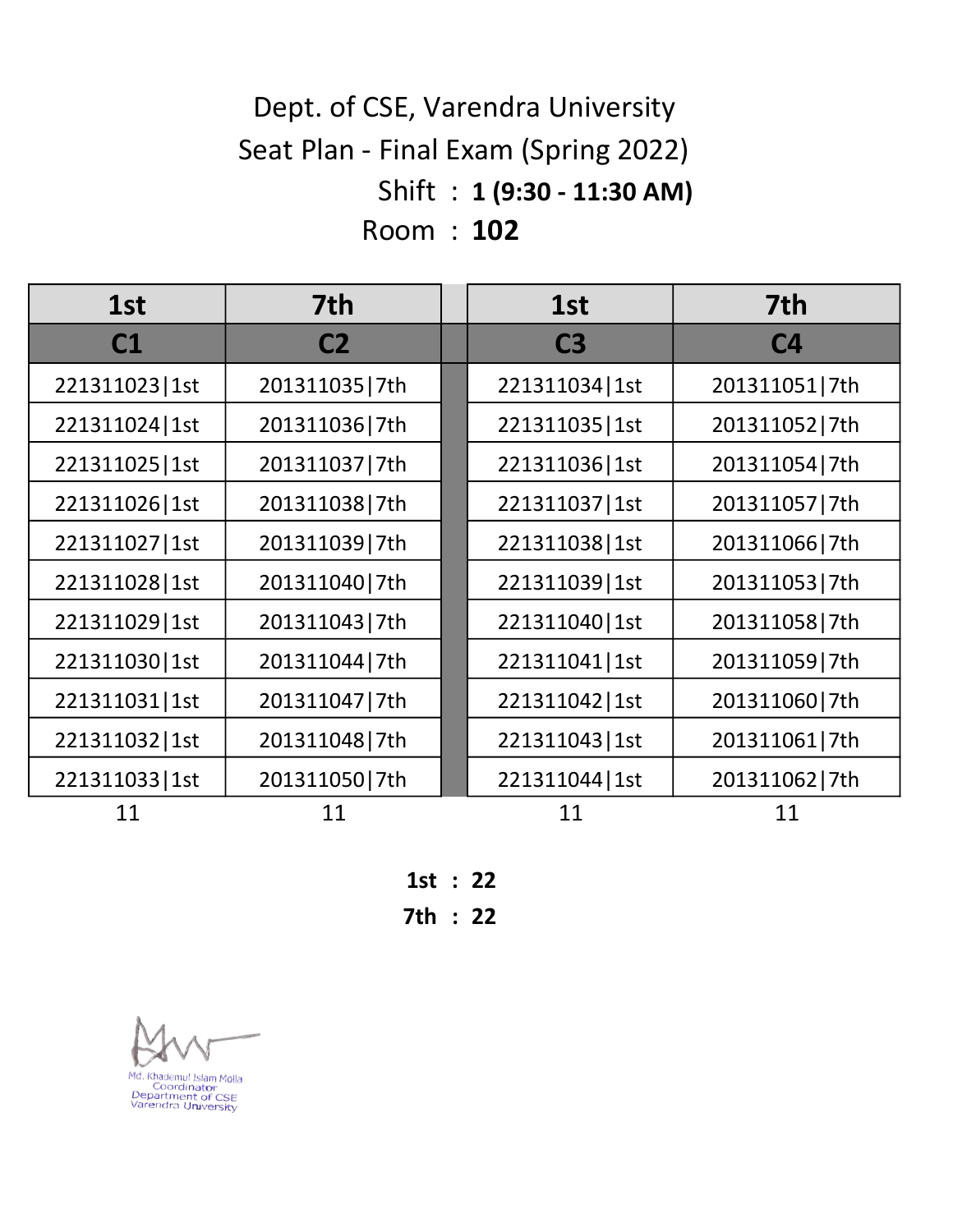# Shift : 1 (9:30 - 11:30 AM) Room : 201 Dept. of CSE, Varendra University Seat Plan - Final Exam (Spring 2022)

| 1st             | 7th            | 1st             | 7th            |
|-----------------|----------------|-----------------|----------------|
| C1              | C <sub>2</sub> | C <sub>3</sub>  | C <sub>4</sub> |
| 221311045   1st | 201311064 7th  | 221311056 1st   | 201311084 7th  |
| 221311046   1st | 201311065 7th  | 221311057   1st | 201311085 7th  |
| 221311047   1st | 201311067 7th  | 221311058   1st | 201311086 7th  |
| 221311048   1st | 201311068 7th  | 221311059   1st | 201311087 7th  |
| 221311049   1st | 201311069 7th  | 221311060   1st | 201311088 7th  |
| 221311050 1st   | 201311070 7th  | 221311061   1st | 201311089 7th  |
| 221311051   1st | 201311075 7th  | 221311062   1st | 201311090 7th  |
| 221311052   1st | 201311076 7th  | 221311063   1st | 201311091 7th  |
| 221311053   1st | 201311078 7th  | 221311064   1st | 201311092 7th  |
| 221311054   1st | 201311079 7th  | 221311065   1st | 201311094 7th  |
| 221311055   1st | 201311080 7th  | 221311066   1st | 201311095 7th  |
| 11              | 11             | 11              | 11             |

Md. Khademul Islam Molla<br>Coordinator<br>Department of CSE<br>Varendra University

1st : 22

7th : 22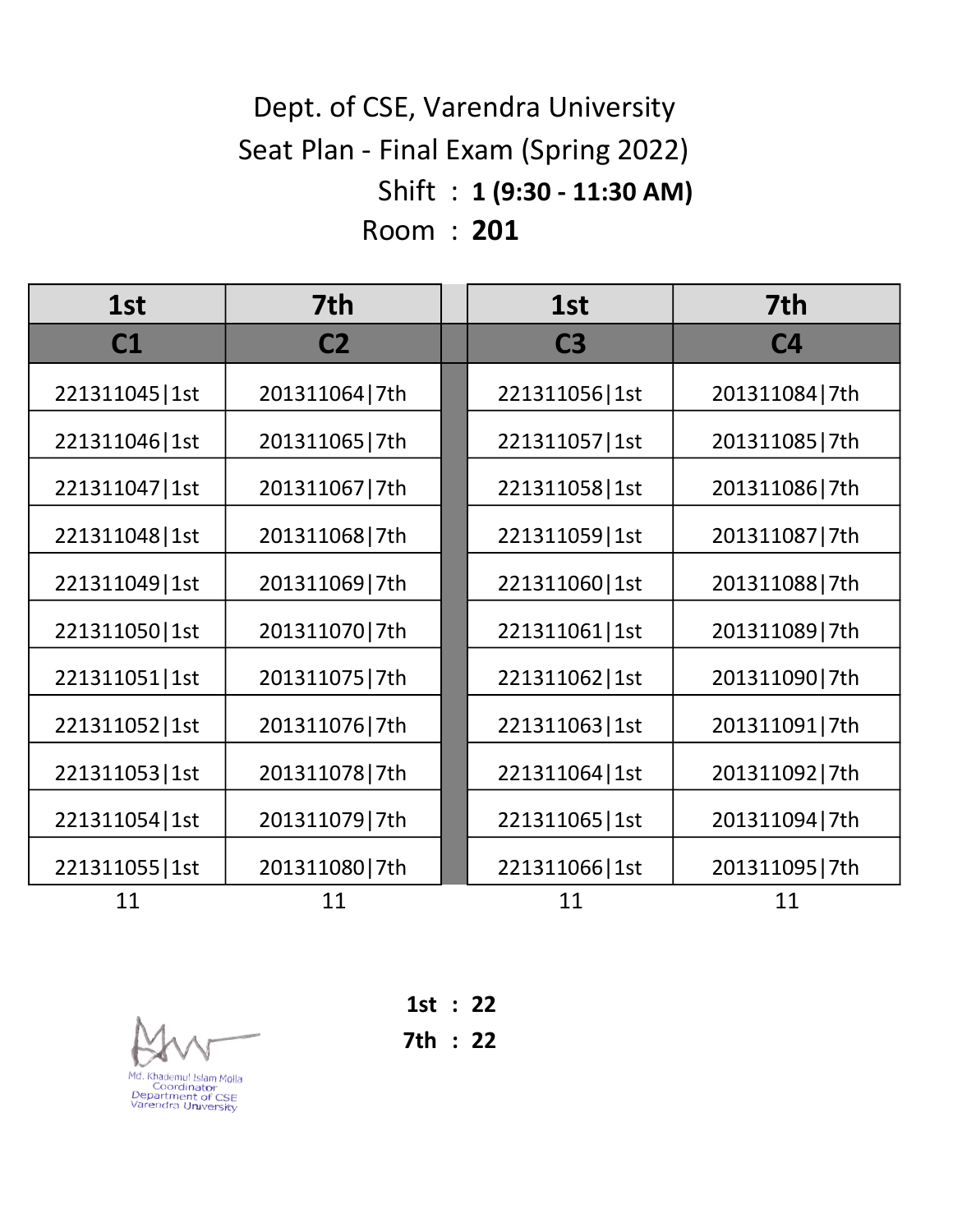# Shift : 1 (9:30 - 11:30 AM) Room : 202 Dept. of CSE, Varendra University Seat Plan - Final Exam (Spring 2022)

| 1st             | 7th            | 1st             | 7th            |
|-----------------|----------------|-----------------|----------------|
| C1              | C <sub>2</sub> | C <sub>3</sub>  | C <sub>4</sub> |
| 221311067   1st | 201311096 7th  | 221311076   1st | 201311116 7th  |
| 221311068   1st | 201311097 7th  | 221311077   1st | 201311119 7th  |
| 221311069   1st | 201311098 7th  | 221311078   1st | 181311047 7th  |
| 221311070   1st | 201311102 7th  | 221311079   1st | 182311002 7th  |
| 221311071   1st | 201311103 7th  | 221311080   1st | 182311017 7th  |
| 221311072   1st | 201311107 7th  | 221311081   1st | 191311169 7th  |
| 221311073   1st | 201311108 7th  | 221311082   1st | 193311058 7th  |
| 221311074   1st | 201311109 7th  | 221311083   1st | 193311072 7th  |
| 221311075   1st | 201311110 7th  | 221311084   1st | 201311106 7th  |
| 9               | 9              | 9               | 9              |

1st : 18 7th : 18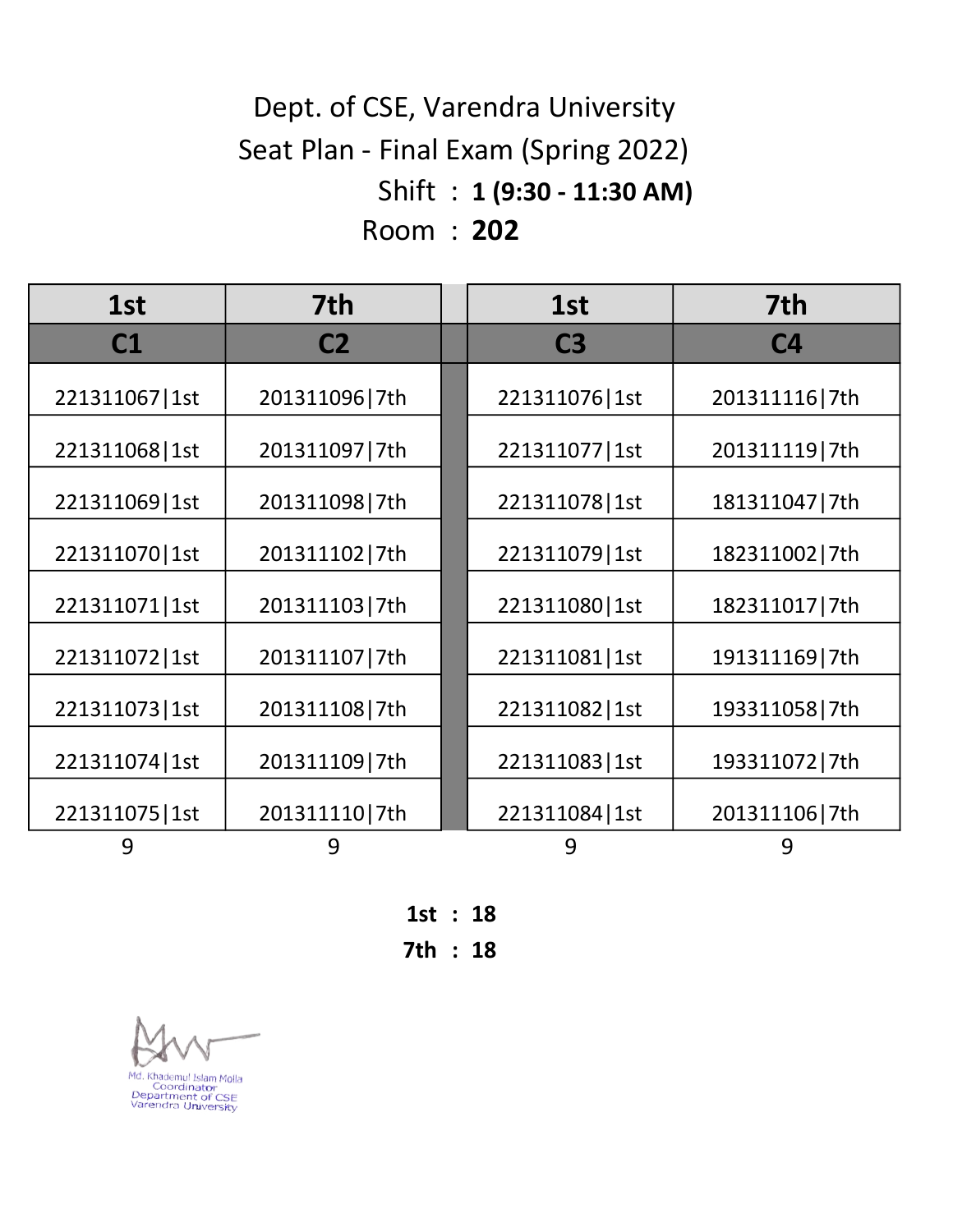# Shift : 1 (9:30 - 11:30 AM) Room : 302 Dept. of CSE, Varendra University Seat Plan - Final Exam (Spring 2022)

| 1st             | 7th            | 1st             | 7th            |
|-----------------|----------------|-----------------|----------------|
| C1              | C <sub>2</sub> | C <sub>3</sub>  | C <sub>4</sub> |
| 221311085   1st | 201311111 7th  | 221311093   1st | 201311137 7th  |
| 221311086   1st | 201311121 7th  | 221311094   1st | 201311139 7th  |
| 221311087   1st | 201311122 7th  | 221311095   1st | 201311143 7th  |
| 221311088   1st | 201311127 7th  | 221311096   1st | 201311149 7th  |
| 221311089   1st | 201311129 7th  | 221311097   1st | 201311151 7th  |
| 221311090   1st | 201311131 7th  | 221311098   1st | 201311152 7th  |
| 221311091   1st | 201311135 7th  | 221311099   1st | 201311153 7th  |
| 221311092   1st | 201311136 7th  | 221311100   1st | 201311154 7th  |
| 8               | 8              | 8               | 8              |

1st : 16 7th : 16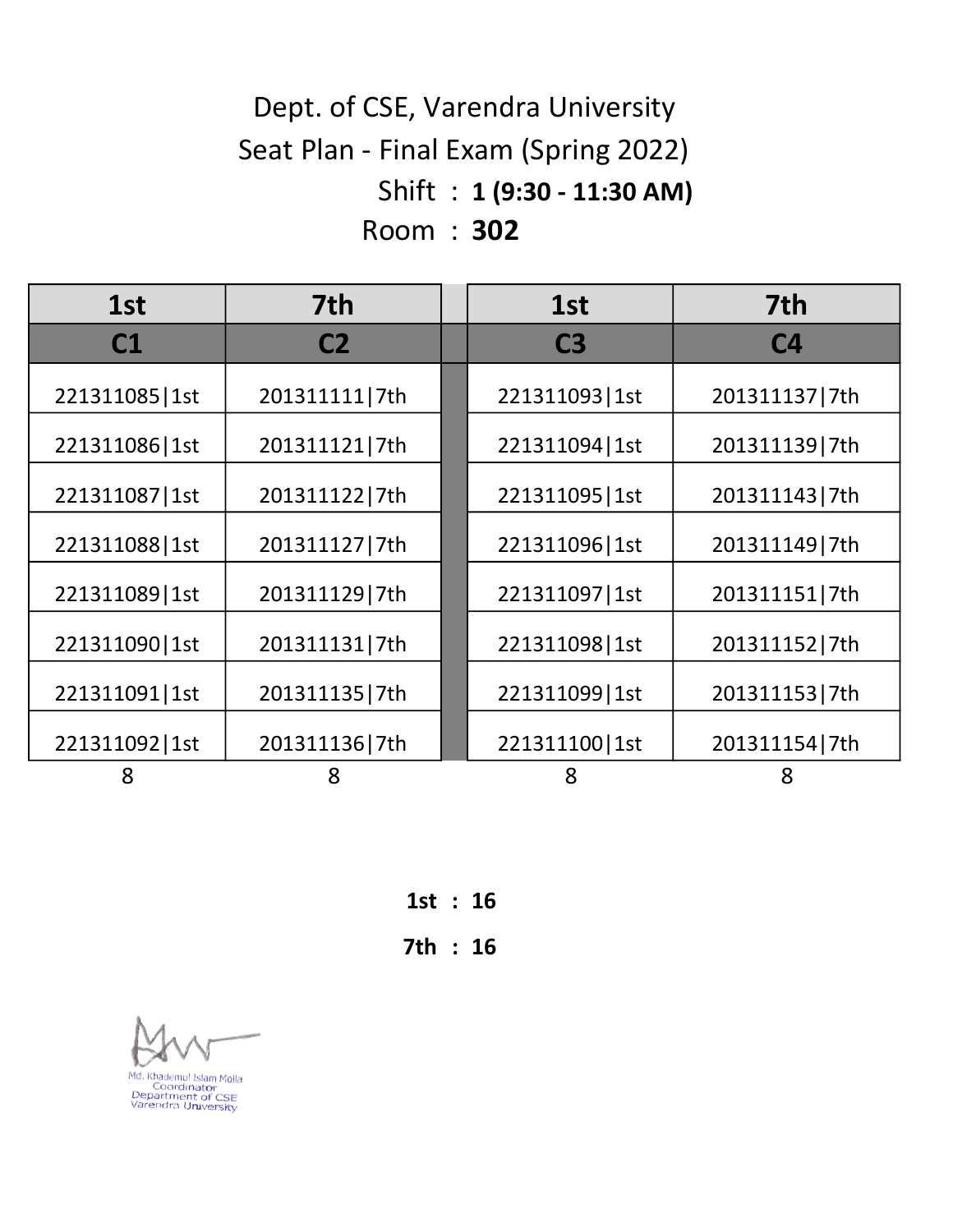# Shift : 1 (9:30 - 11:30 AM) Room : 401 Dept. of CSE, Varendra University Seat Plan - Final Exam (Spring 2022)

| 1st             | 7th            | 1st             | 7th            |
|-----------------|----------------|-----------------|----------------|
| C1              | C <sub>2</sub> | C <sub>3</sub>  | C <sub>4</sub> |
| 221311101   1st | 201311155 7th  | 221311112   1st | 201311178 7th  |
| 221311102   1st | 201311160 7th  | 221311113   1st | 201311180 7th  |
| 221311103   1st | 201311164 7th  | 221311114   1st | 201311182 7th  |
| 221311104   1st | 201311165 7th  | 221311115   1st | 201311183 7th  |
| 221311105   1st | 201311166 7th  | 221311116 1st   | 201311193 7th  |
| 221311106   1st | 201311168 7th  | 221311117   1st | 201311197 7th  |
| 221311107   1st | 201311172 7th  | 221311118 1st   | 201311198 7th  |
| 221311108   1st | 201311173 7th  | 221311119   1st | 201311199 7th  |
| 221311109   1st | 201311174 7th  | 221311120   1st | 193311012 7th  |
| 221311110 1st   | 201311176 7th  | 221311121   1st | 193311032 7th  |
| 221311111   1st | 201311177 7th  | 221311122   1st | 193311034 7th  |
| 11              | 11             | 11              | 11             |



1st : 22

7th : 22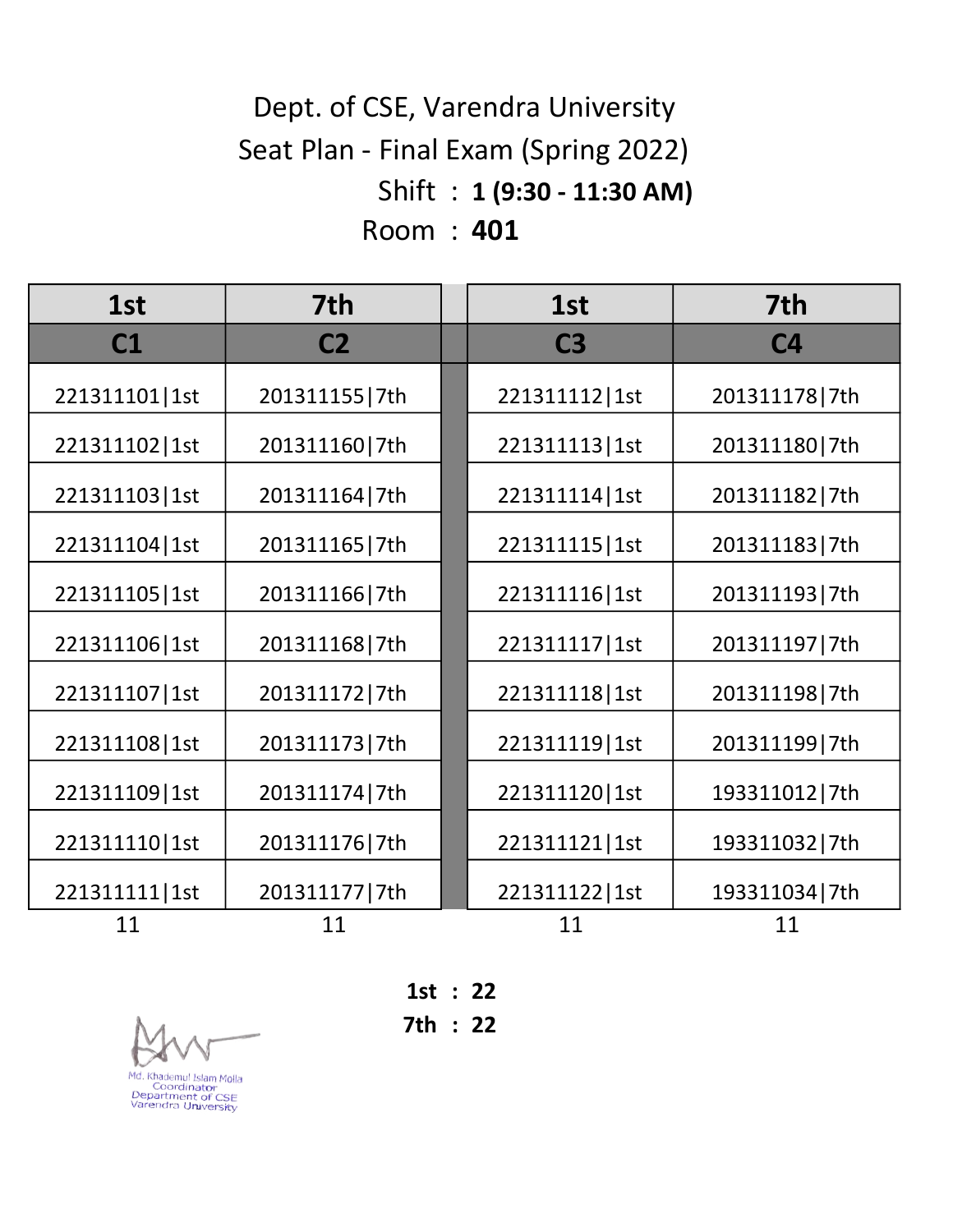# Shift : 1 (9:30 - 11:30 AM) Room : 402 Dept. of CSE, Varendra University Seat Plan - Final Exam (Spring 2022)

| 1st             | 7th, 8th        | 1st             | 8th             |
|-----------------|-----------------|-----------------|-----------------|
| C1              | C <sub>2</sub>  | C <sub>3</sub>  | C <sub>4</sub>  |
| 221311123   1st | 193311038 7th   | 221311131   1st | 182311025   8th |
| 221311124   1st | 193311057 7th   | 221311132   1st | 183311013   8th |
| 221311125   1st | 171311107   8th | 221311133   1st | 183311022   8th |
| 221311126 1st   | 171311107   8th | 221311134   1st | 191311046   8th |
| 221311127   1st | 181311053   8th | 221311135   1st | 191311052   8th |
| 221311128 1st   | 181311146 8th   | 221311136 1st   | 191311085   8th |
| 221311129   1st | 182311003   8th | 221311137   1st | 191311125   8th |
| 221311130 1st   | 182311015   8th | 221311138   1st | 191311131   8th |
| 8               | 8               | 8               | 8               |

1st : 16 7th : 2 8th : 14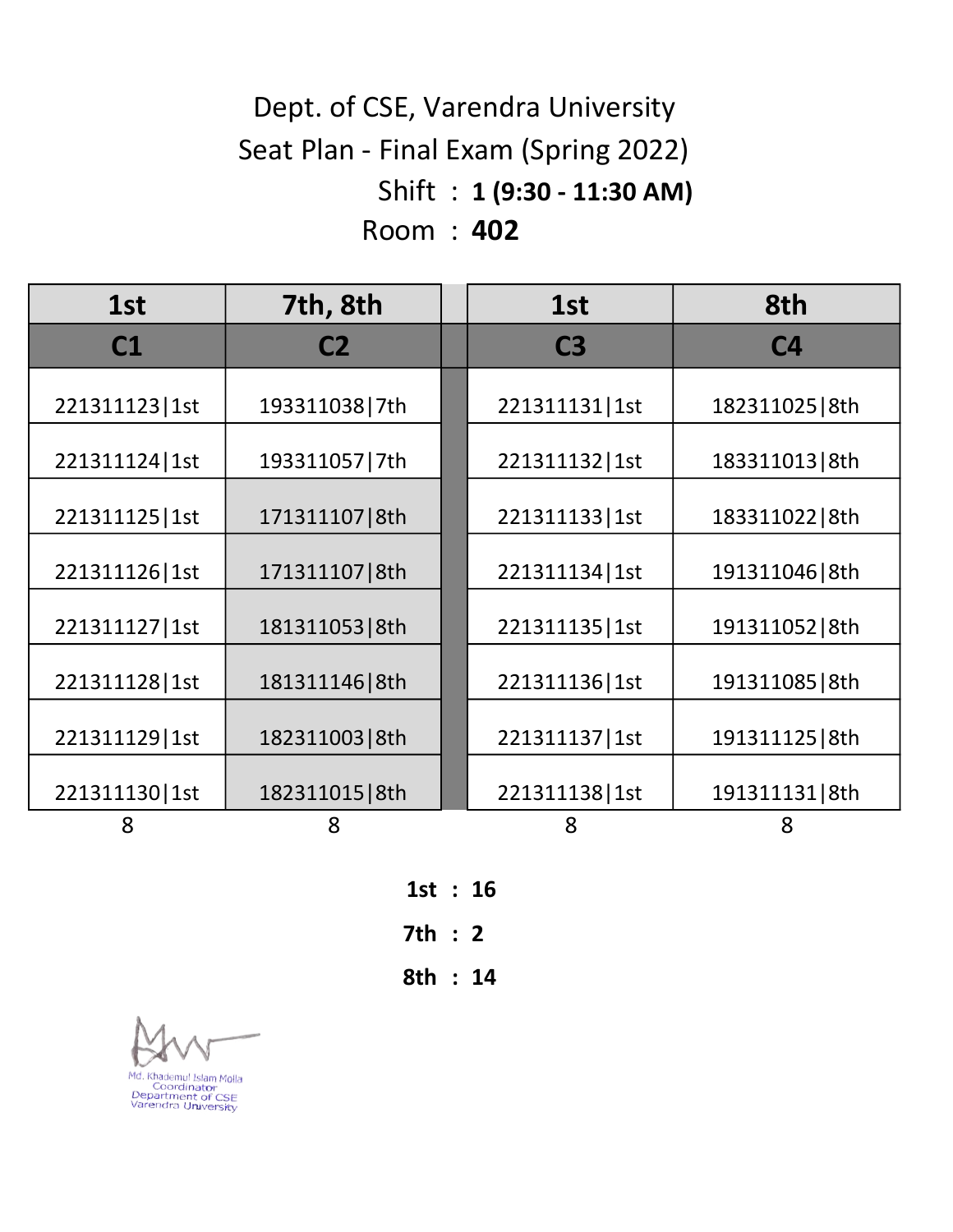# Shift : 1 (9:30 - 11:30 AM) Room : 501 Dept. of CSE, Varendra University Seat Plan - Final Exam (Spring 2022)

| 1st             | 8th             |  | 1st             | 8th             |
|-----------------|-----------------|--|-----------------|-----------------|
| C1              | C <sub>2</sub>  |  | C <sub>3</sub>  | C <sub>4</sub>  |
| 221311139   1st | 191311143   8th |  | 221311150   1st | 193311018   8th |
| 221311140   1st | 192311012   8th |  | 221311151   1st | 193311019 8th   |
| 221311141   1st | 192311022   8th |  | 221311152   1st | 193311020 8th   |
| 221311142   1st | 193311001   8th |  | 221311153   1st | 193311021   8th |
| 221311143   1st | 193311005   8th |  | 221311154 1st   | 193311024 8th   |
| 221311144   1st | 193311006   8th |  | 221311155   1st | 193311026 8th   |
| 221311145   1st | 193311010 8th   |  | 221311156 1st   | 193311028 8th   |
| 221311146   1st | 193311013   8th |  | 221311157   1st | 193311029 8th   |
| 221311147   1st | 193311014   8th |  | 221311158 1st   | 193311033   8th |
| 221311148   1st | 193311016   8th |  | 221311159   1st | 193311035   8th |
| 221311149   1st | 193311017   8th |  | 221311160   1st | 193311039 8th   |
| 11              | 11              |  | 11              | 11              |

1st : 22

8th : 22

Md. Khademul Islam Molla<br>Coordinator<br>Department of CSE<br>Varendra University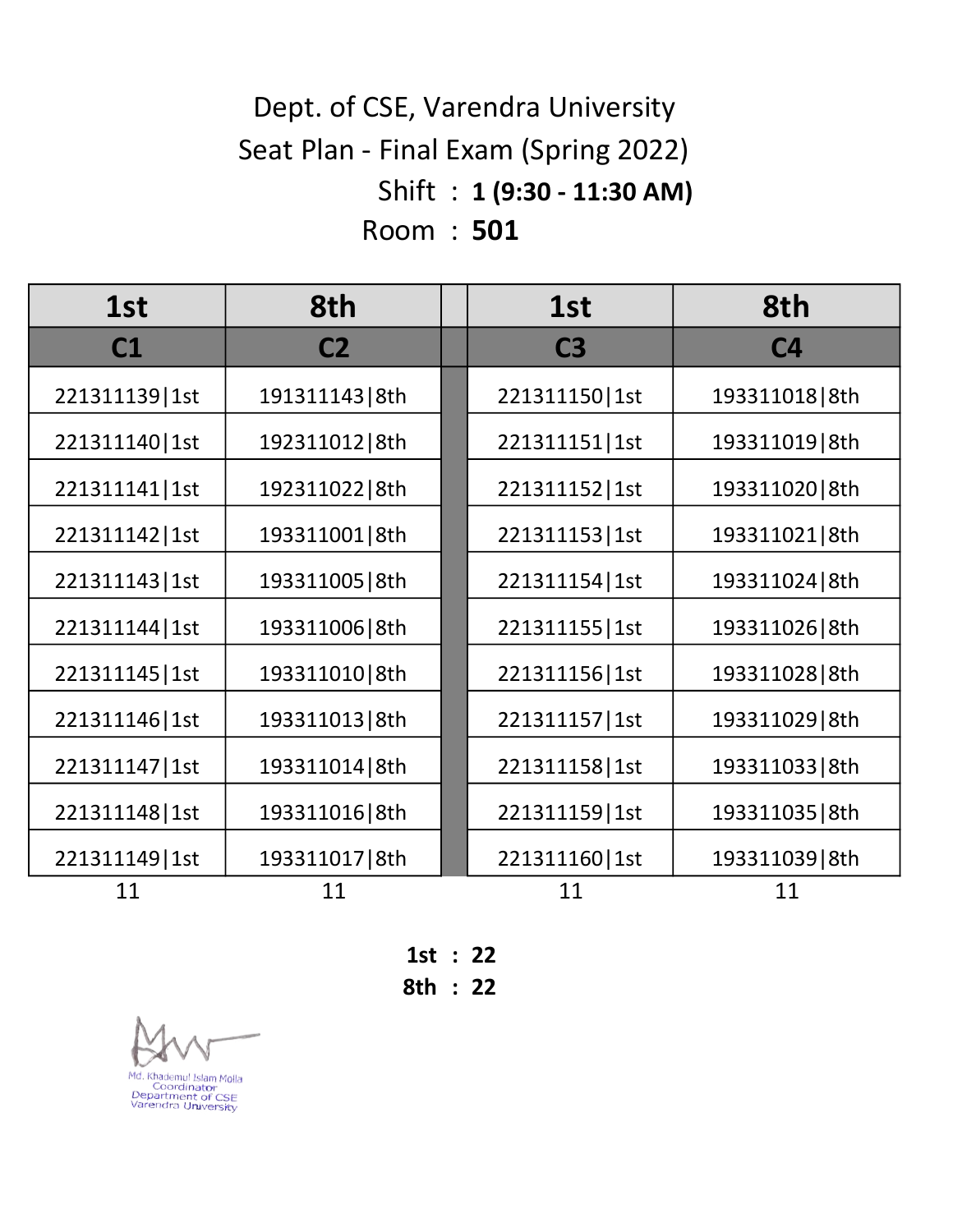# Shift : 1 (9:30 - 11:30 AM) Room : 502 Dept. of CSE, Varendra University Seat Plan - Final Exam (Spring 2022)

| 1st             | 8th             | 1st             | 8th                                 |
|-----------------|-----------------|-----------------|-------------------------------------|
| C1              | C <sub>2</sub>  | C <sub>3</sub>  | C <sub>4</sub>                      |
| 221311161   1st | 193311041   8th | 221311170   1st | 193311053   8th                     |
| 221311162   1st | 193311042   8th | 221311171   1st | 193311055   8th                     |
| 221311163   1st | 193311043   8th | 221311172   1st | 193311059 8th                       |
| 221311164   1st | 193311044   8th | 221311173   1st | 193311060 8th                       |
| 221311165   1st | 193311046 8th   | 221311174   1st | 193311061   8th                     |
| 221311166   1st | 193311048   8th | 221311175   1st | 193311067   8th                     |
| 221311167   1st | 193311050 8th   | 221311176 1st   | *193311036   8th<br>(Added later)   |
| 221311168   1st |                 | 221311177   1st | *181311142<br>(8th LAW 321 Improve) |
| 221311169   1st |                 | 221311178 1st   |                                     |
| 9               | 7               | 9               | 8                                   |

1st : 18

8th : 14 (17/04/22: 15)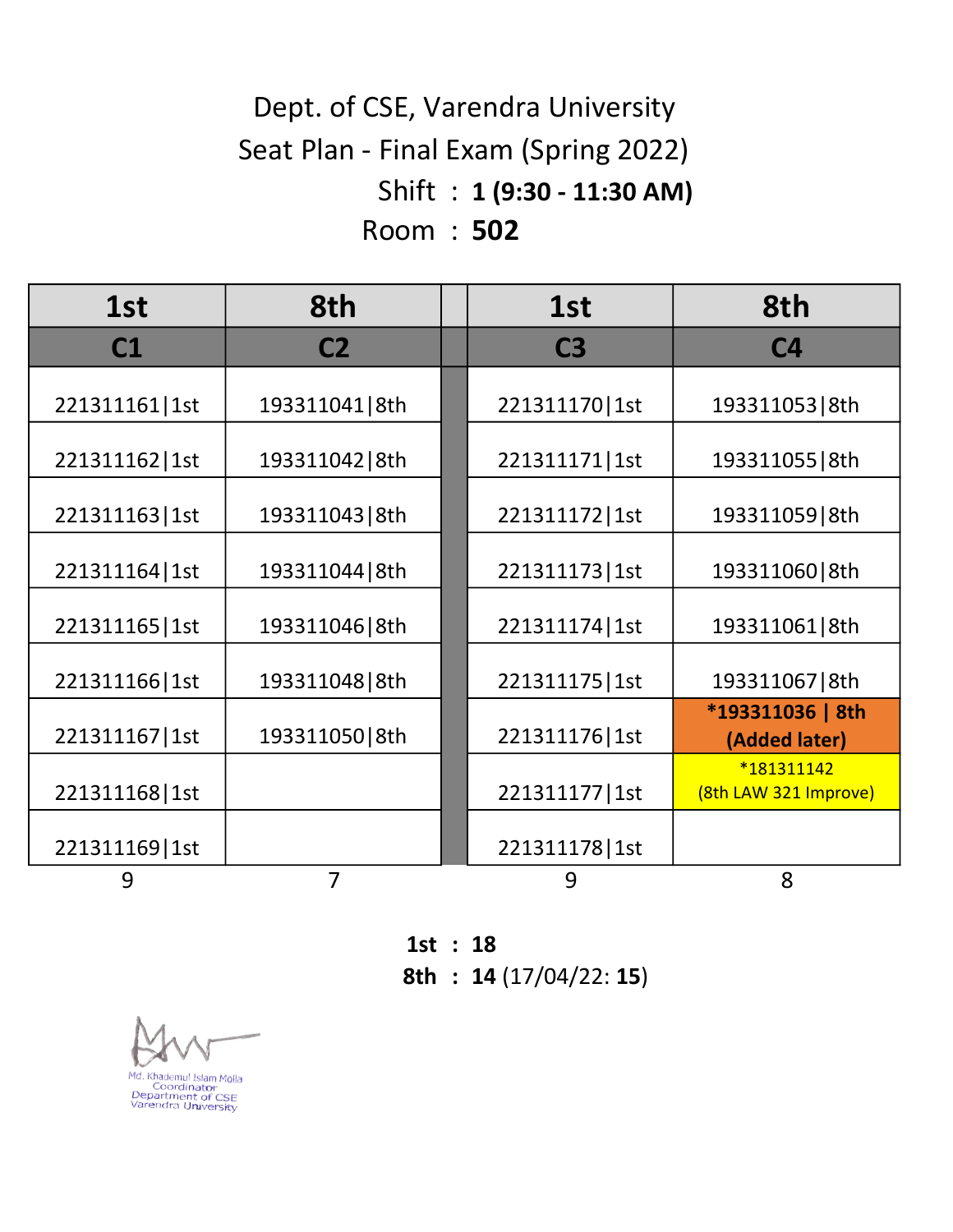# Shift : 1 (9:30 - 11:30 AM) Room : E102 Dept. of CSE, Varendra University Seat Plan - Final Exam (Spring 2022)

| 1st             | 5th             | 1st             | 5th             |
|-----------------|-----------------|-----------------|-----------------|
| C <sub>1</sub>  | C <sub>2</sub>  | C <sub>3</sub>  | C <sub>4</sub>  |
| 221311179   1st | 183311014   5th | 221311187   1st | 203311002   5th |
| 221311180   1st | 191311043   5th | 221311188   1st | 203311003   5th |
| 221311181   1st | 191311134   5th | 221311189   1st | 203311005   5th |
| 221311182   1st | 191311170   5th | 221311190   1st | 203311007   5th |
| 221311183   1st | 193311045   5th | 221311191   1st | 203311010 5th   |
| 221311184   1st | 193311073   5th | 221311192   1st | 193311011   5th |
| 221311185   1st | 201311020   5th | 221311193   1st | 193311023   5th |
| 221311186 1st   | 201311148   5th | 221311194 1st   | 193311025   5th |
| 8               | 8               | 8               | 8               |

1st : 16 5th : 16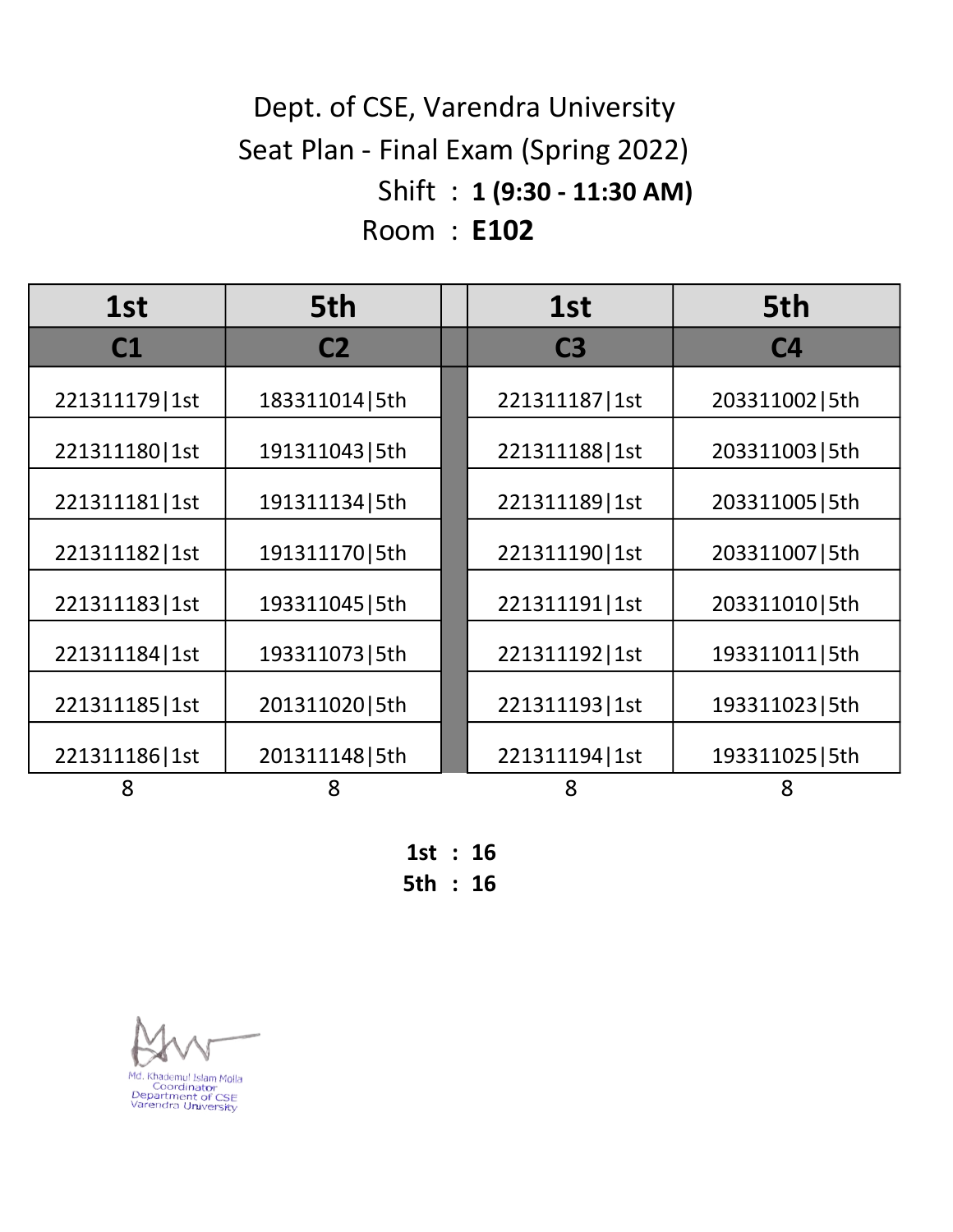# Shift : 1 (9:30 - 11:30 AM) Room : E303 Dept. of CSE, Varendra University Seat Plan - Final Exam (Spring 2022)

| 1st             | 5th             | 1st                               | 1st             |
|-----------------|-----------------|-----------------------------------|-----------------|
| C1              | C <sub>2</sub>  | C <sub>3</sub>                    | C <sub>4</sub>  |
| 221311195   1st | 193311051   5th | *221311011   1st<br>(Added later) | 221311203   1st |
| 221311196 1st   | 193311054   5th |                                   | 221311204   1st |
| 221311197   1st | 201311017   5th |                                   | 221311205   1st |
| 221311198 1st   | 201311142   5th |                                   | 221311206   1st |
| 221311199 1st   | 202311006   5th |                                   | 221311207   1st |
| 221311200   1st | 202311020   5th |                                   | 221311208 1st   |
| 221311201   1st | 202311029   5th |                                   | 221311209   1st |
| 221311202   1st |                 |                                   | 221311210 1st   |
| 8               | 7               | 1                                 | 8               |

1st : 17

5th : 7